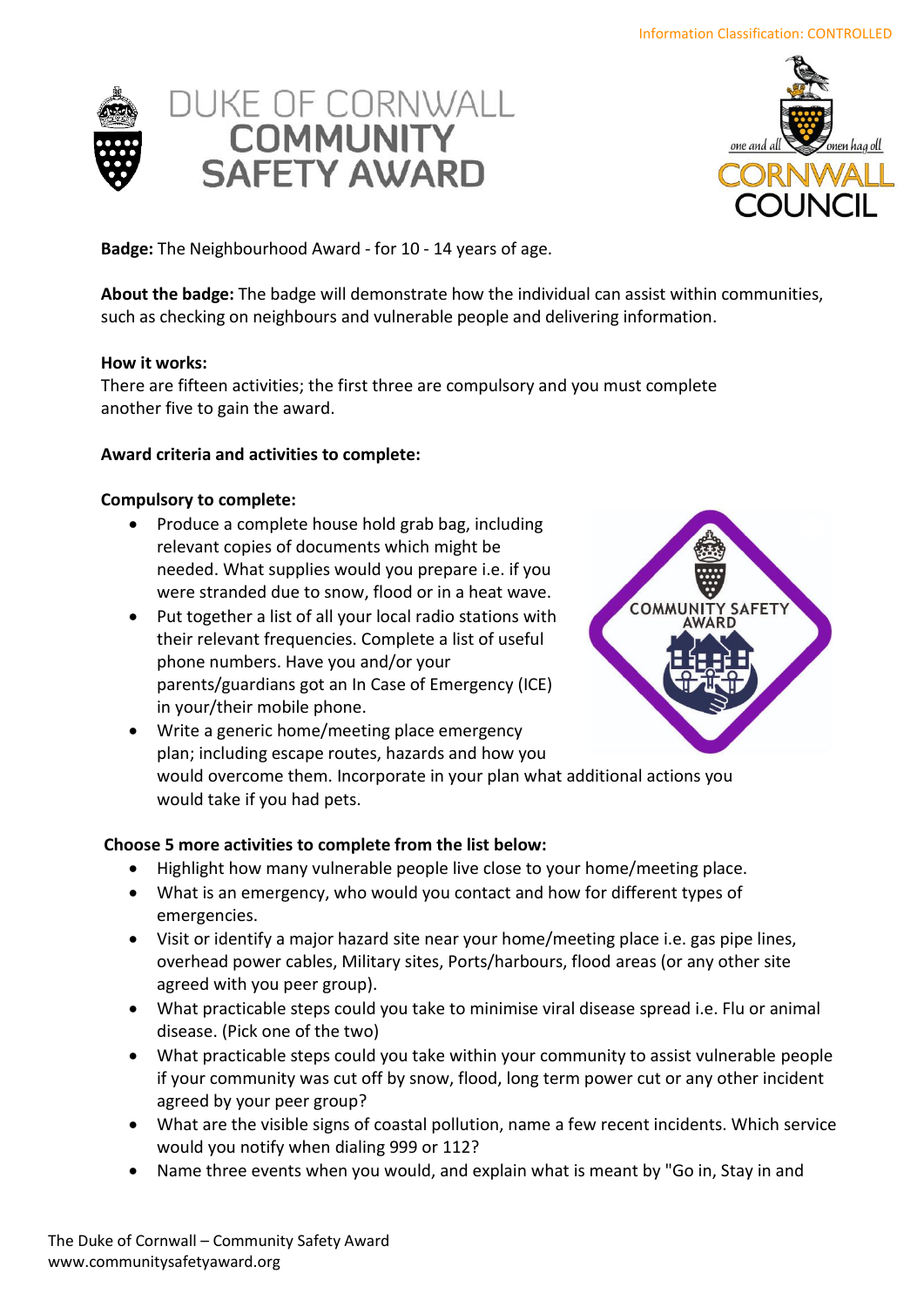Tune in" (Log On). Name two events when you would, and explain what is meant by, "Get out and Stay out and dial 999 or 112".

- What measures would you take to minimise a potential hazard risk within your home/meeting place.
- Visit an industry or organisation that has their own emergency plan, get them to talk about what considerations they had to take into account to formulate their plan i.e., police service, local authority, fire and rescue services, ambulance service, Environment Agency, Highways Agency, event organisers, harbours/ports or any other place agreed by your peer group.
- What is the most common type of emergency likely to hit your home/meeting place?
- What flood Warnings does the Environment Agency issue, and what do they mean.
- What Warnings does the Met Office issue, and what do they mean

### **Leaders Information:**

This pack is designed to help 10-14 year olds achieve the Neighbourhood Award. Activities can be undertaken either at home or in the meeting place. Each activity has a page consisting of information on safety relating to the activity and a task to perform – does it?

### **Leaders Guide:**

**Think what you might need in a household grab bag, do you have pets, what they would need.** Things to include:

- Details of regular prescription items for your family
- Paper copy of useful telephone numbers
- Mobile phone and charger
- Important documents
- National Health Service number
- Important computer information stored on a memory stick
- Toiletries
- First aid kit
- Antibacterial hand gel
- Bottles of water
- Snack bars / chocolate
- Wind up or battery radio including spare batteries
- Wind up torch or torch with spare batteries
- Notebook and pen / pencil
- Essential keys (House)
- Special items (glasses / contact lenses etc)
- Cash
- Other items you may need make a list (playing cards, toy puzzle etc.)

### **Pets (keep a separate emergency bag for your pets in case they need to be evacuated. Contents will depend on the type of pet but may include):**

- Water, food and bowls
- Leash / muzzle / harness
- Medication, health records, licence and microchip numbers
- Blanket, pet carrier or cage
- Photo of your pet in case it gets lost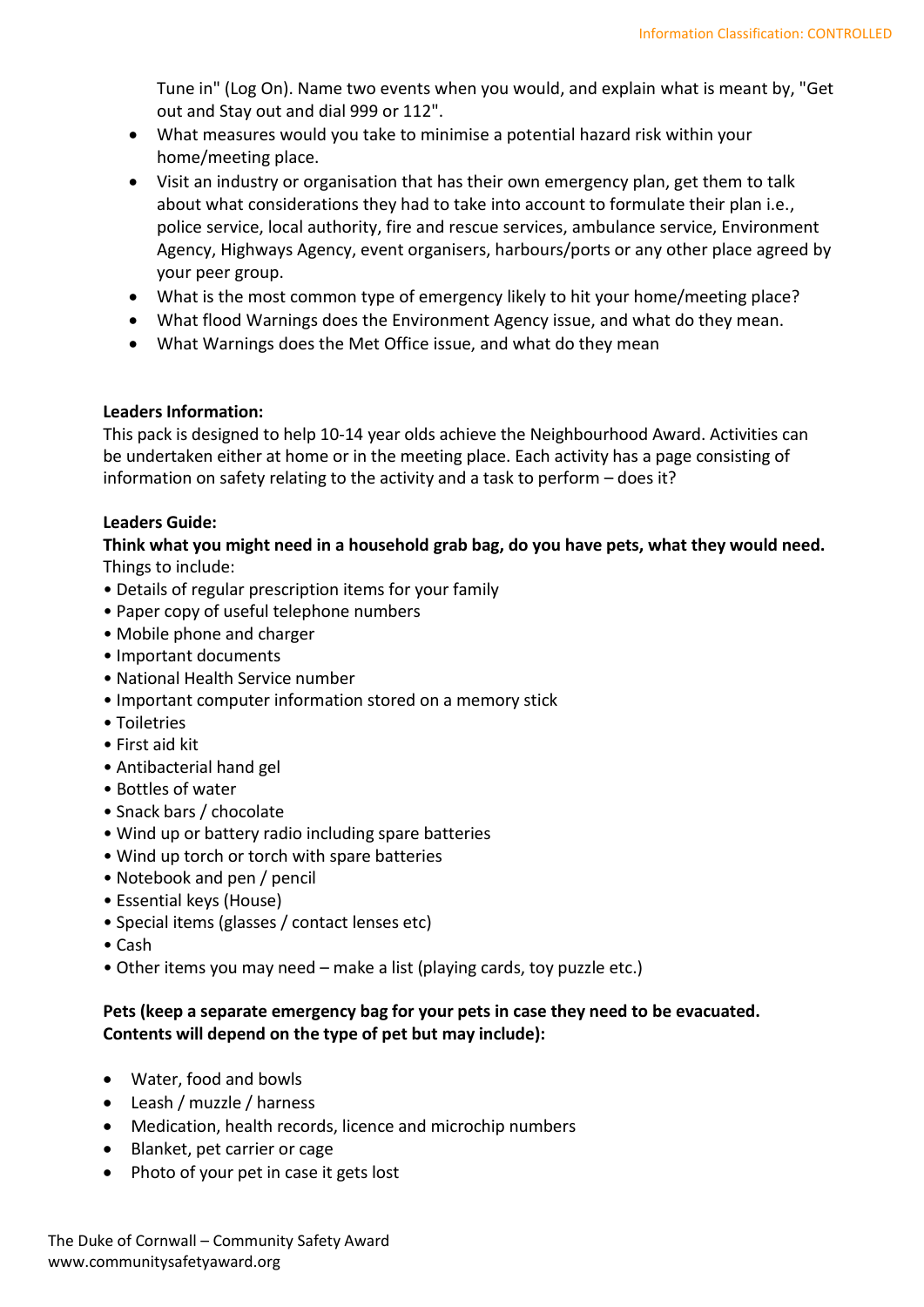- Plastic bag for waste Car:
- Snow; Warm clothing, flask of hot drink, bottle of water, full tank of fuel.
- Flood; Warm, waterproof clothing, towel, flask of hot drink, bottle of water
- Heatwave; loose clothing, hat, suntan cream, bottle of water

# **Put together a list of all your local radio stations with their relevant frequencies. Complete a list of useful phone numbers. Have you and/or your parents/guardians got an in case of emergency (ICE) in your/their mobile phone.**

Useful numbers could include; family, relatives, doctors, work, school, NHS direct, Hospital, Floodline, House insurers, car insurers etc

# **Write a generic home/meeting place emergency plan; including escape routes, hazards and how you would overcome them. Incorporate in your plan what additional actions you would take if you had pets.**

- Include in this what actions you would take, depending on the incident, where you would go and how you would get there. Include sketches or maps and show where you would go, or where you think, if you were told to evacuate, where you would be sent,
- Pets, remember food, fluids and anything else your pet may need, cage if the pet requires it.

### **Highlight how many vulnerable people live close to your home/meeting place.**

This is not requiring an in-depth study, but an awareness by the 10-14 year olds to realise who may be classed as vulnerable and may require assistance during an incident.

### **What is an emergency, and who would you contact and how for different types of emergencies**

An event or situation that threatens serious damage to:

- Human welfare
- The environment
- Security (effectively war or terrorism)

### **In order to constitute an emergency, an event or situation must additionally require the implementation of special arrangements by one or more category 1 responders (blue light personnel)**

- 999 or 112, tell the operator what the emergency is;
	- o Fire Fire and Rescue Service
	- o Incident Police, can include Mountain Rescue, Search and Rescue, RNLI
	- o Injuries Ambulance Service
	- o Pollution at Sea Coast Guards

**Visit or identify a major hazard site near your home/meeting place i.e. gas pipe lines, overhead power cables, Military sites, Ports/harbours, flood areas or any other site agreed with your peer group.**

• Seek permission to see if it would be ok for the young people to visit or have a guided tour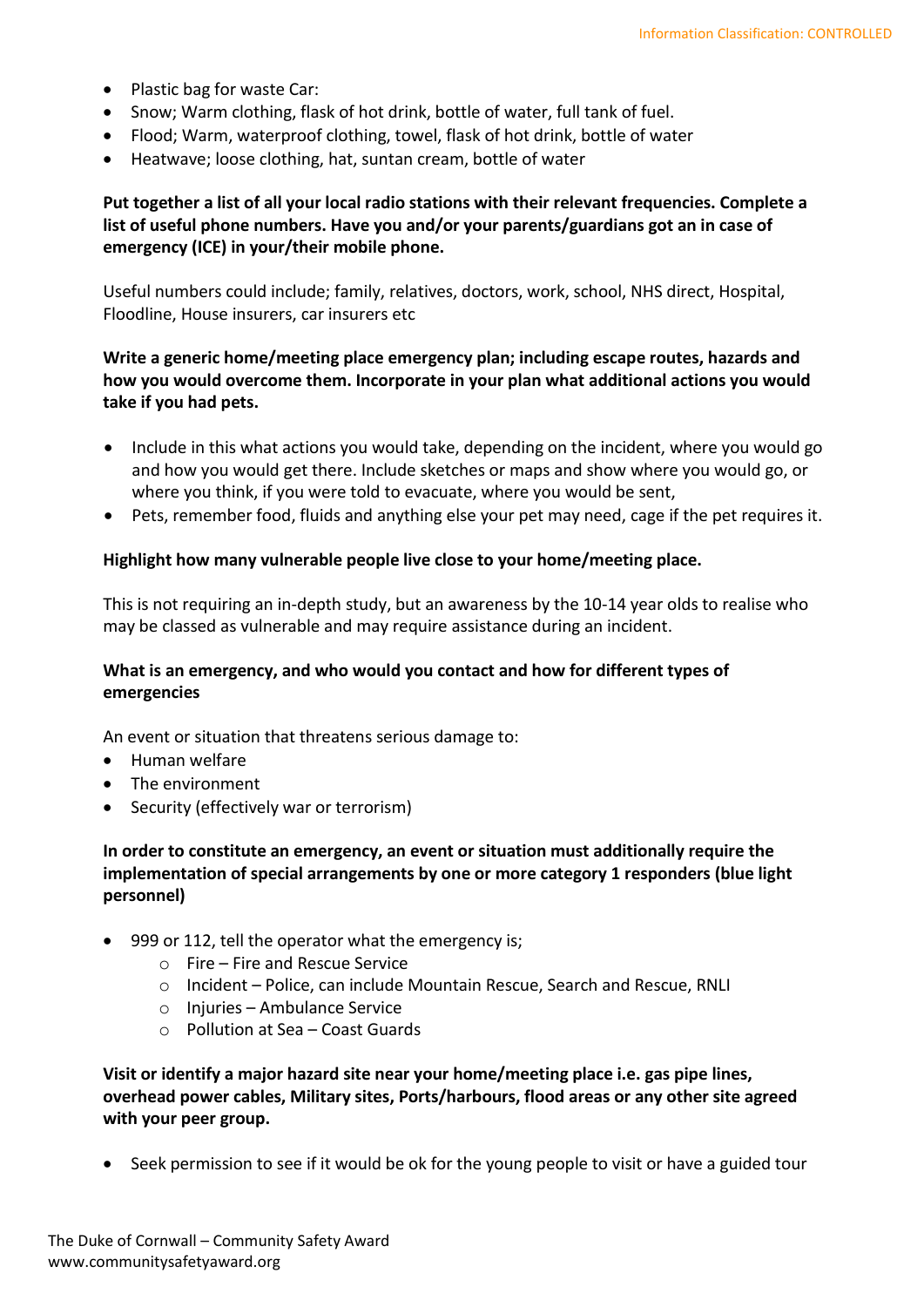etc.

# **What practicable steps could you take to minimise viral disease spread i.e. flu, animal disease. (Pick one of the two)**

- Flu
	- o Catch it, bin it, kill it
	- o Washing hands
	- o Good personal hygiene
- Animal Disease
	- o Stay away from the farm that's infected
	- o Disinfect footwear and vehicles if entering and leaving the infected area

# **What practicable steps could you take within your community to assist vulnerable people if your community was cut off by snow, flood, long term power cut or any other incident agreed by your peer group.**

- Notify the Emergency Services of those who you know are vulnerable
- If circumstances allow it, ensure they are ok and if they need assistance
- Help them to notify family members that they are safe and ok
- Share resources and buddy up with someone who may not be able to look after themselves i.e., someone who receives meals on wheels, but the meals would not be ale to get to your location

## **What are the visible signs of coastal pollution, name a few recent incidents. Which service would you notify when dialing 999 or 112**

- Oil slicks, birds covered in oil, items washed up on beaches E.g. Torre Canyon, Mulheim, Kadeima, Tollaido, Tokyo express, Willie………..
- Coast Guard

## **Here are two catchphrases, explain what is meant by and give an example;**

- 1. Go in, Stay in and Tune in (Log On) e.g. Buncefield oil depot explosion, snow event, any air borne pollution or when told to by any of the emergency services
- 2. Get out, Stay out and dial 999 or 112 e.g. fires, when you are at risk of flooding or when told to by any of the emergency services

## **What measures would you take to minimise a potential hazard risk within your home/meeting place.**

• Flooding

If you live within a known flood zone, have you signed up to the Environment Agency Flood Watch service? Do you need to consider where you could get sand bags from, or have you considered any work that may be needed to be done to protect your meeting place/home.